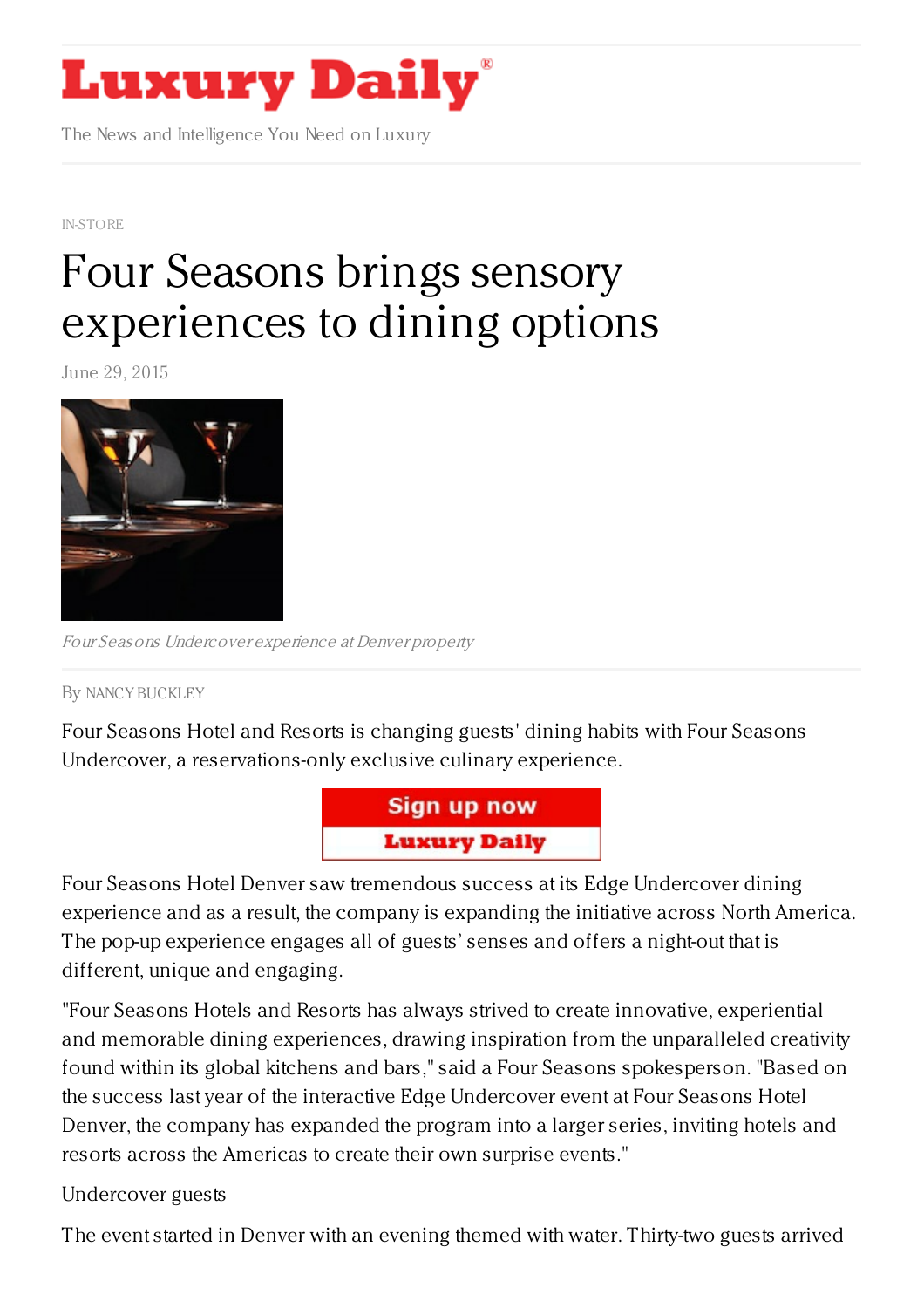and only knew three details: the date, the time and to park at the valet.

Guests were brought to the hotel pool which was filled with synchronized swimmers performing different acts. After watching the show they were blindfolded and brought to the Grand Ballroom.

They were then fed by staff members while blindfolded, and when their sight was regained, they were presented with a long 32-seat table in a dramatically lit room.



Synchronized swimmers

The seafood-themed meal was prepared on a stage, and the synchronized swimming team in Four Seasons robes served the third course. A liquid nitrogen dessert was then presented by the pastry chef.

A similar dining experience is being established in five other Four Seasons properties. In Jackson Hole, WY, San Francisco, Whistler in British Columbia, Canada, Palm Beach, CA and Vail, CO the experience will be presented to guests. Each hotel will have its own interpretation of the evening, but all will include the senses.

## All about the experience

Creating luxury experiences is key for hotels looking to attract consumers, especially the younger generation of consumers. Some hotel brands have been updating programs to do so.

For instance, the Peninsula Hotels is showing brand-wide cohesion with updated Peninsula Academy offers.

The Peninsula Academy is part of the brand's push to distinguish itself in the luxury realm as a premier arbiter of experiences. As demand for experiential travel escalates and consumers become experts at researching locales, brands are hard-pressed to come up with original, compelling efforts (see [story](https://www.luxurydaily.com/peninsula-hotels-rejuvenates-academy-program-to-broadly-engage/)).

Similarly, Valentine's Day was a weekend affair this year and with President's Day in the United States on the following Monday, many couples were traveling for the long weekend.